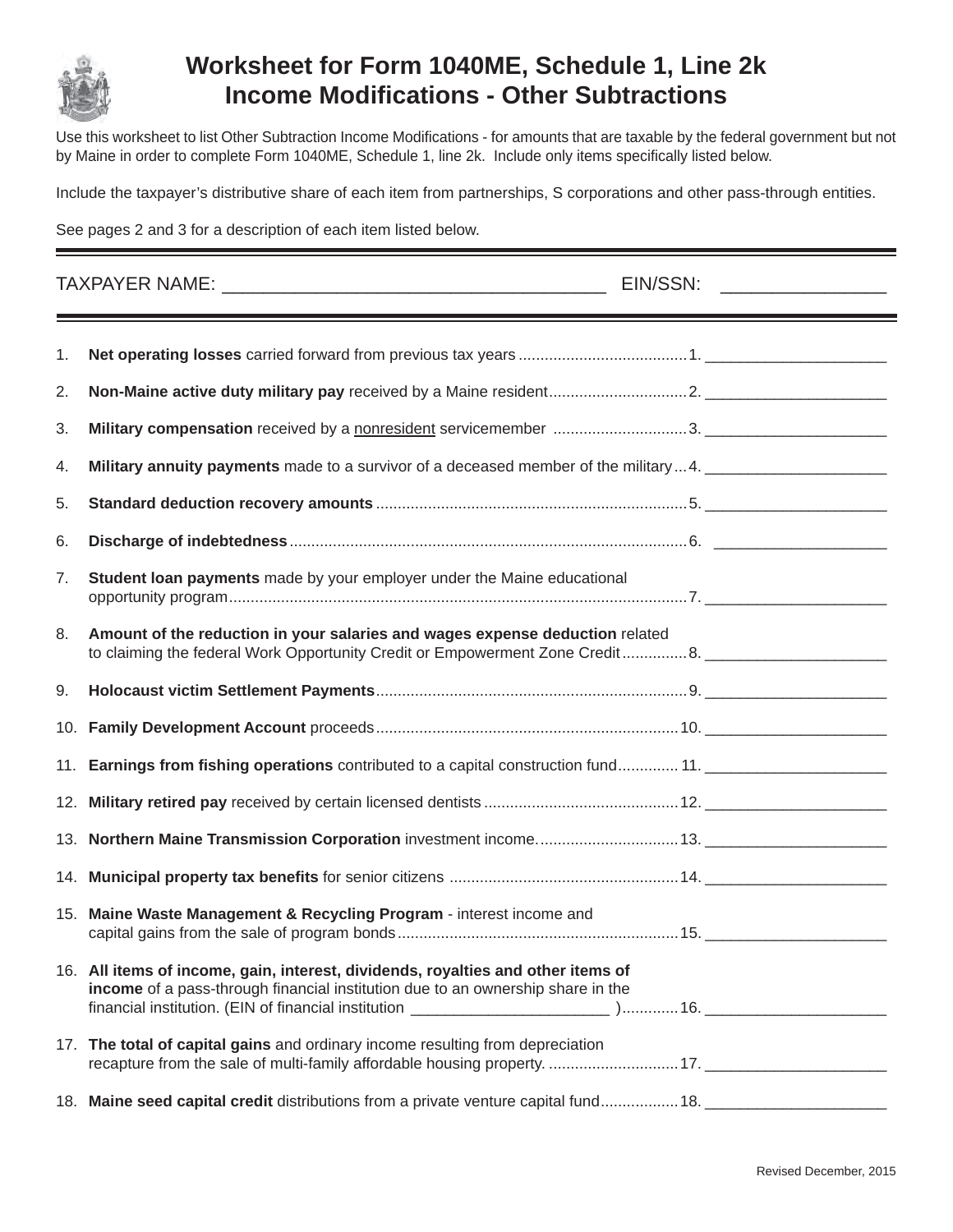| 21. Total Other Subtractions (add lines 1 through 20 and enter the total here and on |  |
|--------------------------------------------------------------------------------------|--|

## **Worksheet for Form 1040ME, Schedule 1, Line 2k Income Modifi cations - Other Subtractions**

- **Line 1. Net Operating Loss (NOL) recapture.** For Maine tax purposes, taxpayers may, in years subsequent to the year of the loss, deduct an amount equal to the net operating loss carried back for federal tax purposes that was required to be added back to Maine income under 36 M.R.S. §§ 5122(1)(H) and 5122(1)(M), except that this NOL deduction was suspended for tax years beginning in 2009, 2010 and 2011. The carryover period for suspended NOL recapture subtraction modifications is equal to the allowable federal NOL carryforward period plus the number of years the subtraction modification was suspended. The deduction may not reduce Maine taxable income to less than zero and must be reduced by any Maine income that was previously offset by the loss in the year of the loss. Individual shareholders of an electing S corporation may also recapture an NOL addition modification claimed by the entity in a year the corporation was taxed as a C corporation. For more information on Maine's treatment of NOL's, go to www.maine.gov/revenue/forms (select Income Tax Guidance Documents). 36 M.R.S. §§ 5122(2)(H), 5122(2)(P), 5122(2)(V), 5122(2)(W) and 5122(2)(CC).
- **Line 2. Non-Maine active duty military pay.** This deduction is limited to that portion of the tax year during which you were a Maine resident. To the extent included in federal adjusted gross income and to the extent not otherwise removed from Maine income, enter on this line the amount of military compensation earned during the taxable year for service performed outside of Maine in compliance with written military orders. Military compensation is military pay (1) for active duty service in the active components of the United States Army, Navy, Air Force, Marines or Coast Guard if your permanent duty station during the performance of such service was located outside of Maine; OR (2) for active duty service in the active or reserve components of the United States Army, Navy, Air Force, Marines or Coast Guard or in the Maine National Guard if such service was in support of a federal operational mission or a declared state or federal disaster response when the orders were either at federal direction or at the direction of the Governor of Maine. Applies to tax years beginning on or after January 1, 2014. 36 M.R.S. § 5122(2)(LL).
- **Line 3. Military compensation received by a nonresident servicemember.** The federal Servicemembers Civil Relief Act "SCRA" (Public Law No. 108-189, Section 511(d)) prevents states from including the military compensation of a nonresident servicemember (including a "Safe Harbor" resident servicemember) in total income when computing the applicable rate of tax imposed on other income earned by the nonresident servicemember, or their spouse, that is subject to tax by Maine.
- **Line 4. Military annuity payments** made to a survivor of a deceased member of the military as a result of service in the active or reserve components of the United States Army, Navy, Air Force, Marines or Coast Guard under a survivor benefit plan or reserve component survivor benefit plan in accordance with 10 United States Code, Chapter 73 are exempt from Maine individual income tax. The deduction must exclude any amount included in the Maine pension income deduction on Form 1040ME, Schedule 1, line 2d. Applies to tax years beginning on or after January 1, 2011. 36 M.R.S. § 5122(2)(HH).
- Line 5. Standard Deduction Recovery amounts. A subtraction modification is allowed on the Maine individual income tax return equal to the federal income recovery amount included in federal adjusted gross income that is related to a federal deduction in a prior tax year for which the taxpayer did not receive a tax benefit on the Maine return. 36 M.R.S. § 5122(2)(GG).
- **Line 6. Discharge of indebtedness.** Enter on this line income recognized at the federal level through the deferral of income from the discharge of certain business indebtedness in accordance with Internal Revenue Code § 108(i) claimed as a Maine addition income modification in 2009 or 2010. Generally, the recognition of this income was deferred until 2014 for federal tax purposes. In no event may the aggregate amount claimed on this line exceed the total addition modifications claimed for 2009 and 2010 under 36 M.R.S. § 5122(1)(CC). 36 M.R.S. § 5122(2)(DD).
- **Line 7. Student loan payments made by employers.** Enter on this line the amount of student loan payments made directly to a lender by your employer on your behalf to the extent the payments are included in your federal adjusted gross income. Do not enter more than the benchmark loan payment (see the Worksheet for Educational Opportunity Tax Credit) multiplied by the number of months your employer made qualified loan payments. NOTE: You may claim this deduction only if you received an associate or bachelor's degree after 2007 and only with respect to loan payments made during that part of the tax year you were a qualified employee. A qualified employee is one who is a Maine resident and worked for an employer located in Maine. 36 M.R.S. § 5122(2)(FF).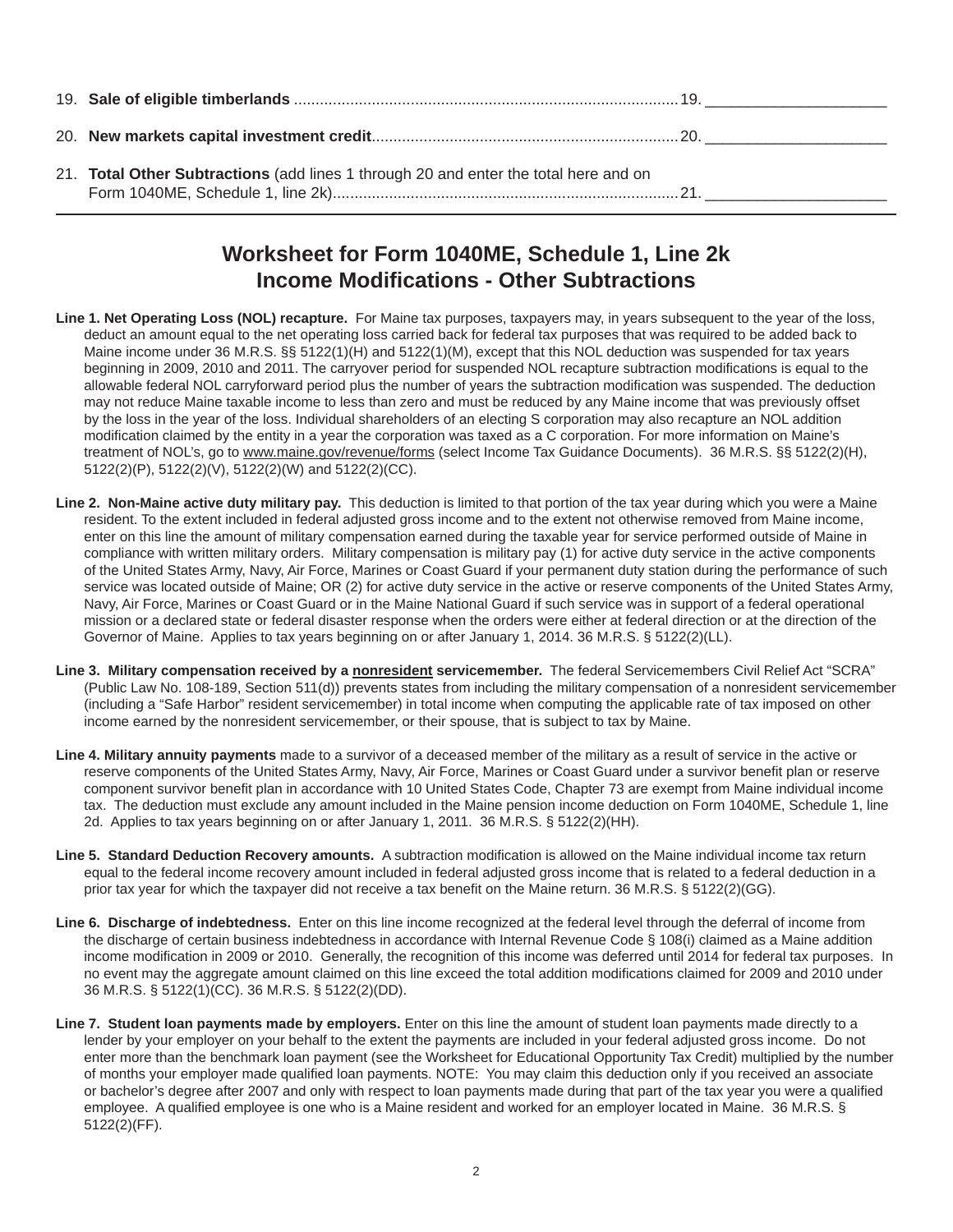- Line 8. Amount of the reduction in your salaries and wages expense deduction. A subtraction modification is allowed on the Maine individual income tax return in an amount equal to the reduction in your salaries and wages expense deduction directly related to claiming the federal Work Opportunity Credit or Empowerment Zone Credit. These amounts are reported on federal Form 5884, line 2 or federal Form 8844, line 2. (Owners of pass-through entities, enter your share of the amount from line 3 of these forms to the extent not included on line 2). 36 M.R.S. § 5122(2)(B).
- **Line 9. Holocaust victim settlement payments.** Settlement payments received by Holocaust victims are exempt from Maine individual income tax. Enter on line 9 Holocaust victim settlement payments included in federal adjusted gross income. A Holocaust victim is an individual who died, lost property, or was a victim of persecution between January 1, 1929 and December 31, 1945 in Nazi Germany or in any European country allied with or occupied by Nazi Germany as a result of discriminatory laws, policies or actions targeted against discrete groups of individuals based on race, religion, ethnicity, sexual orientation or national origin. A Holocaust victim includes the spouse or descendant of a Holocaust victim. The exemption applies only to the first taxpayer (the Holocaust victim or the spouse or descendant of the Holocaust victim) receiving a Holocaust victim settlement payment. Enter on this line the following settlement payments eligible for the exemption: 1) payment as a result of the taxpayer's status as a Holocaust victim; 2) payment as a result of the settlement of a Holocaust-related claim; and 3) interest on any settlement payment accumulated through the date of payment. 36 M.R.S. § 5122(2)(O).
- **Line 10. Family Development Account Proceeds.** Individuals whose family income is below 200% of the poverty level may open a family development account in connection with an approved community development organization. Account balances and withdrawals are exempt from Maine individual income tax to the extent included in federal adjusted gross income. For more information, contact the Finance Authority of Maine. 10 M.R.S. § 1077(4).
- **Line 11. Earnings from fishing operations.** A subtraction modification is allowed on the Maine individual income tax return in an amount equal to the amount of the reduction in federal taxable income related to vessel earnings from fishing operations that were contributed to a capital construction fund. 36 M.R.S. § 5122(2)(I).
- **Line 12. Military retired pay received by certain dentists.** Certain licensed dentists may reduce Maine taxable income by the amount of military retired pay to the extent included in federal adjusted gross income but which is not claimed for the pension income deduction allowed by 36 M.R.S. § 5122(2)(M-1). Dentists may claim this deduction only if they practice an average of 20 hours or more per week in Maine during the tax year and accept patients who receive MaineCare benefits. 36 M.R.S. § 5122(2) (BB).
- **Line 13. Northern Maine Transmission Corporation investment income.** The Northern Maine Transmission Corporation is a public instrumentality of the State. All bonds, notes or other evidences of indebtedness issued on behalf of the Northern Maine Transmission Corporation are issued by a political subdivision or a body corporate and politic of the State and for an essential public and governmental purpose. Those bonds, notes or other evidences of indebtedness, the interest on them and the income from them, including any profit on their sale, and all activities of the corporation and fees, charges, funds, revenue, income and other money of the corporation, whether or not pledged or available to pay or secure the payment of those bonds, notes or other evidences of indebtedness or interest on them, are exempt from Maine individual income tax. Enter on line 13 the amount of income from investments in the Northern Maine Transmission Corporation to the extent included in federal adjusted gross income. 10 M.R.S. § 9205.
- Line 14. Municipal property tax benefits for senior citizens. A municipality, by ordinance, may adopt a program that permits claimants who are at least 60 years of age to earn benefits up to a maximum \$750 by volunteering to provide services to the municipality. The amount of the benefits received during the tax year are exempt from Maine individual income tax. Enter on line 14 the amount of volunteer benefits you received, up to \$750, to the extent included in federal adjusted gross income. 36 M.R.S. §§ 5122(2)(EE) and 6232(1-A).
- **Line 15. Maine Waste Management and Recycling Program.** Revenue obligation securities issued on behalf of the Maine Waste Management and Recycling Program constitute a proper public purpose and the securities, their transfer and the income from them, including any profits made on their sale, are exempt from Maine individual income tax. Enter the amount of interest income and capital gains from the sale of bonds issued relative to the Maine Waste Management and Recycling Program to the extent included in federal adjusted gross income. 38 M.R.S. § 2218.
- Line 16. Income from ownership share in a financial institution. Enter on this line all items of income, gain, interest, dividends, royalties and other items of income of a financial institution subject to the Maine franchise tax that are included in your federal adjusted gross income due to an ownership share in the financial institution that is a partnership, S corporation, or entity disregarded as separate from its owner. Also enter the employer identification number of the financial instutitution. 36 M.R.S. § 5122(2)(K).
- **Line 17. Income from depreciation recapture on the sale of multi-family affordable housing property.** To the extent not otherwise removed from Maine income, enter the total amount of capital gains and ordinary income resulting from depreciation recapture in accordance with Internal Revenue Code sections 1245 and 1250 realized on the sale of multi-family affordable housing property certified by the Maine State Housing Authority. A copy of the MSHA certificate must be attached to the return. 36 M.R.S. § 5122(2)  $(Z)$ .